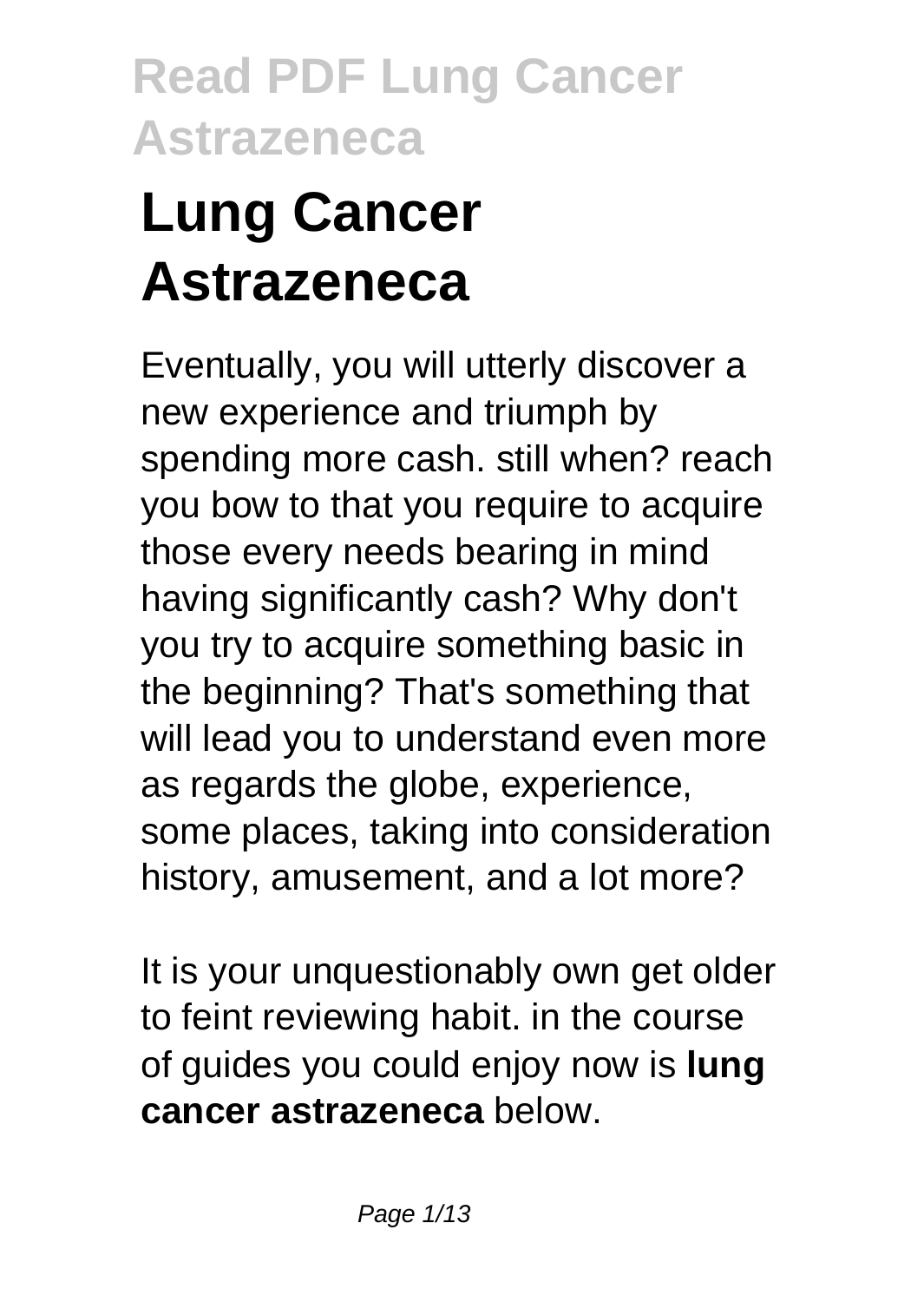Targeted Therapy and the Future of Lung Cancer Management Learning about Lung Cancer Expert Opinion – Lung Cancer: Exploring the impact of COVID-19 and the future of lung cancer care AstraZeneca with DigitasLBi: LVNG With Lung Cancer Osimertinib in Advanced Non–Small-Cell Lung Cancer LVNG With Lung Cancer each Gifted Day ER doctor discusses AstraZeneca's COVID-19 vaccine and a new antibody treatment European Lung White Book: Lung cancer Our Pursuit of a Cure in Breast Cancer Call to Action: Lung Cancer Tumor Testing AstraZeneca's Dave Fredrickson at Reuters Pharma Marketing Europe 2020 Metastatie Non Small Cell Lung Cancer Lung Cancer Staging - Stage IV How Long Do You Live With Stage 4 Lung Cancer? | Lung Foundation Australia Page 2/13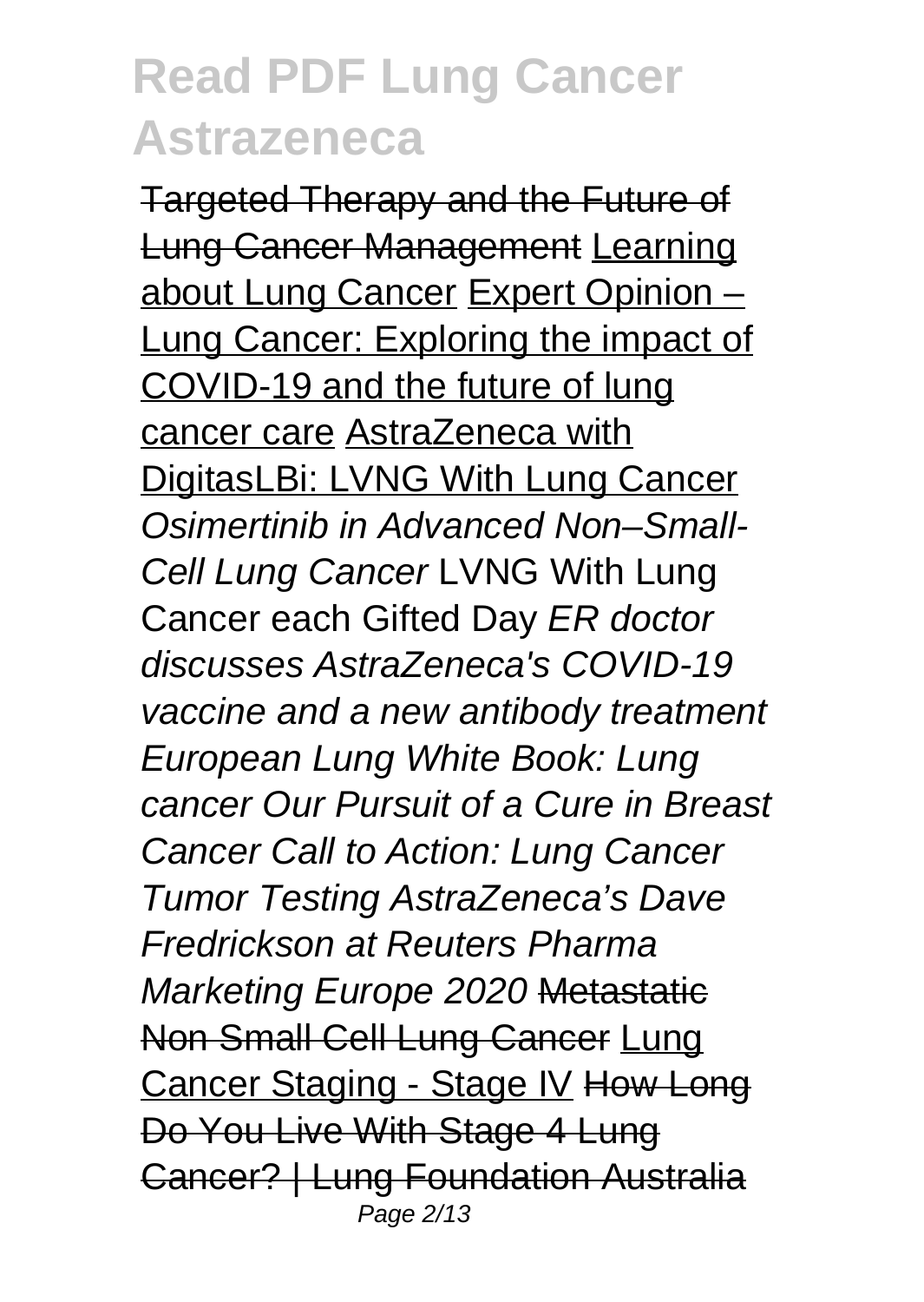Cancer-Fighting Foods Lung Cancer Facts : Last Signs of Lung Cancer Before Death Living Well With Stage 4 Lung Cancer Can we eat to starve cancer? - William Li Life with lung cancer: A patient's story Lung Cancer - All SymptomsLung Cancer Staging - Stage I **Understanding Lung Cancer** Lung Cancer Overview | USMLE Step 1 Mnemonic AstraZeneca - 2018 Heroes of Chemistry Treatment of EGFR+ NSCLC After Osimertinib **Infografik om lungcancer** AstraZeneca's Adrian Kilcoyne Discusses Small Lung Cancer (pt.2) Clinical Trials and Lung Cancer Biomarkers AstraZeneca, regulators agree on price of LUNG CANCER drug Tagrisso| Health news Lung Cancer: Current Therapies and New Targeted Treatments**Lung Cancer Astrazeneca** Page 3/13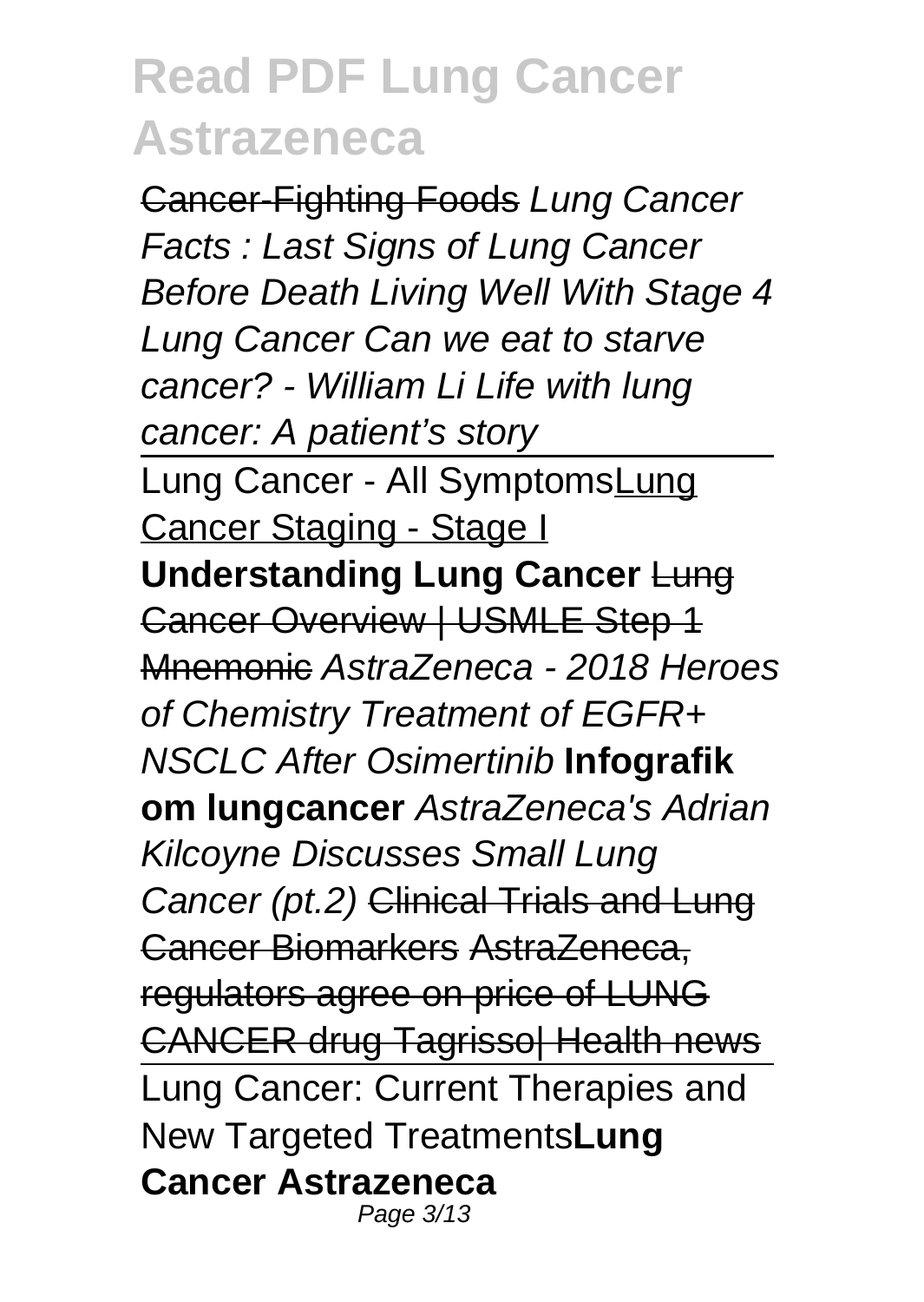Lung cancer is the most common form of cancer worldwide, with approximately 2 million cases diagnosed and 1.8 million deaths every year. 1 Only 16% of patients are diagnosed when the tumour is still localised to the lung and for those patients diagnosed at a later stage, the prognosis is especially poor. 2 As such, AstraZeneca is prioritising lung cancer research to address the significant unmet need for treatments at every stage of the disease continuum.

#### **At the forefront of lung cancer treatment - AstraZeneca**

StockMarketWire.com -

Pharmaceutical giant AstraZeneca its antibody imfinzi had been approved in the US for an additional dosing option to treat non-small cell lung cancer after Page 4/13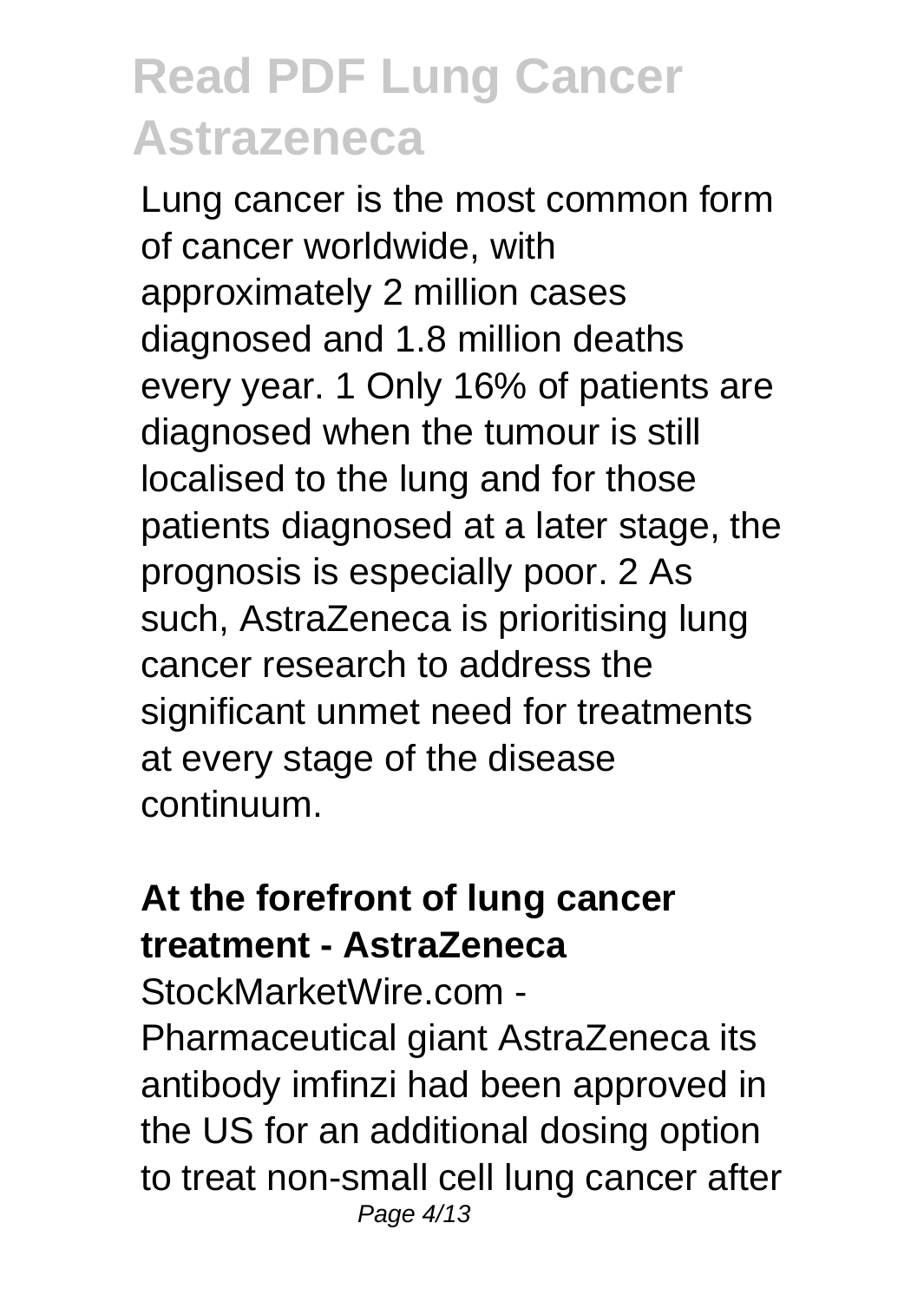chemoradiation ...

#### **AstraZeneca's non-small cell lung cancer drug wins ...**

FRANKFURT (Reuters) - AstraZeneca's top-selling drug Tagrisso has been shown to slow the spread of a certain type of lung cancer to the brain when diagnosed at an early stage, the British drugmaker...

#### **AstraZeneca says Tagrisso shown to slow lung cancer ...**

AstraZeneca has also promised to pay up to \$1bn if the treatment, which it hopes to use for lung and breast cancers, gets approval from regulators and up to \$4bn (£3.1bn) more if it sells as hoped....

#### **AstraZeneca agrees to pay up to £4.7bn for cancer drug ...**

Page 5/13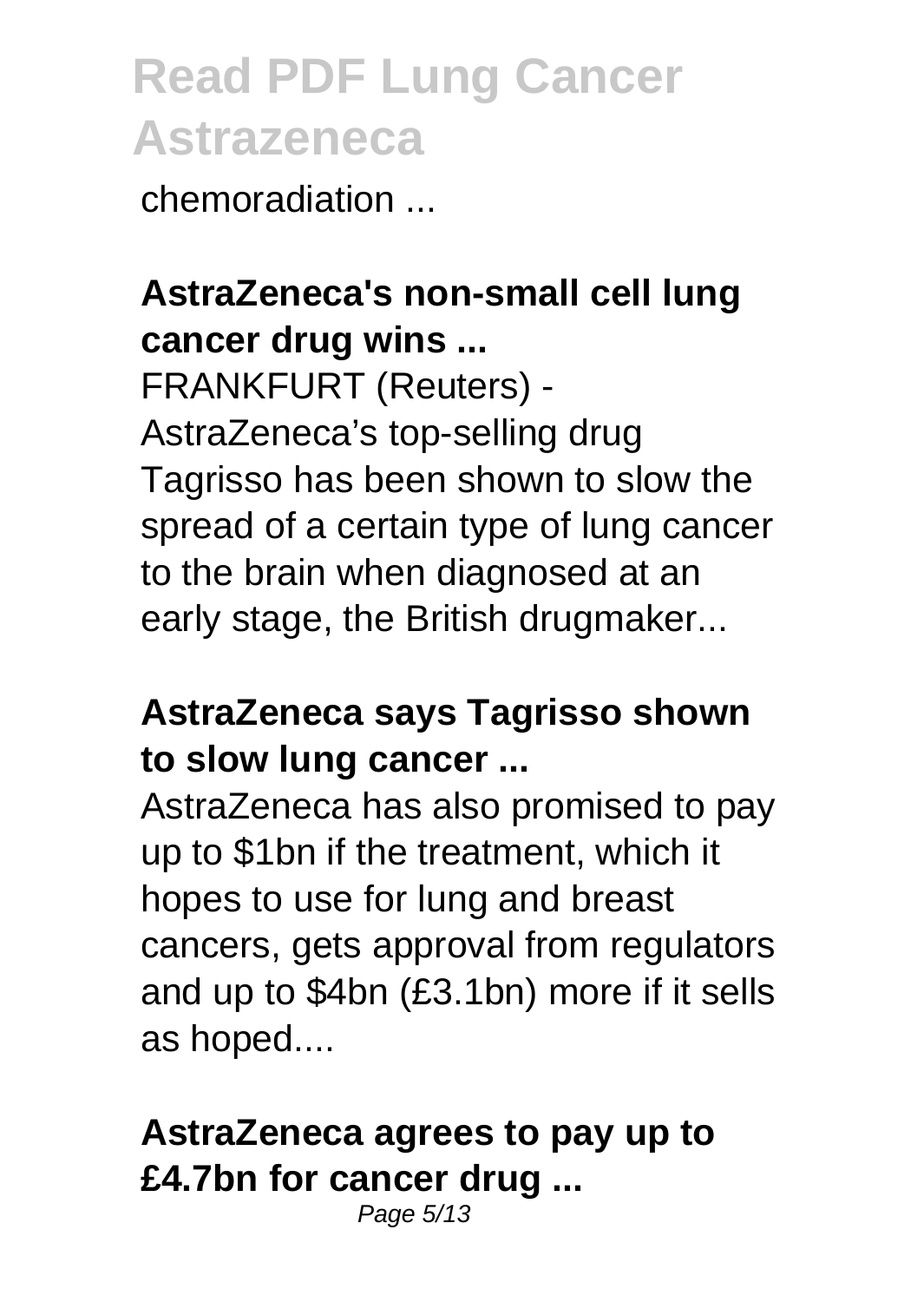Pharmaceutical giant AstraZeneca its antibody imfinzi had been approved in the US for an additional dosing option to treat non-small cell lung cancer after chemoradiation therapy and previously treated advanced bladder cancer.

#### **AstraZeneca's non-small cell lung cancer drug wins ...**

SJMC, in collaboration with pharmaceutical companies AstraZeneca and Pfizer, has launched an innovative subsidised patient access programme called NEXUS 2.0. Under this initiative, patients with advanced lung cancer can benefit from rapid comprehensive genetic NGS profiling of their cancers at substantially reduced costs.

#### **SJMC Touts Breakthrough Technology For Lung Cancer ...** Page 6/13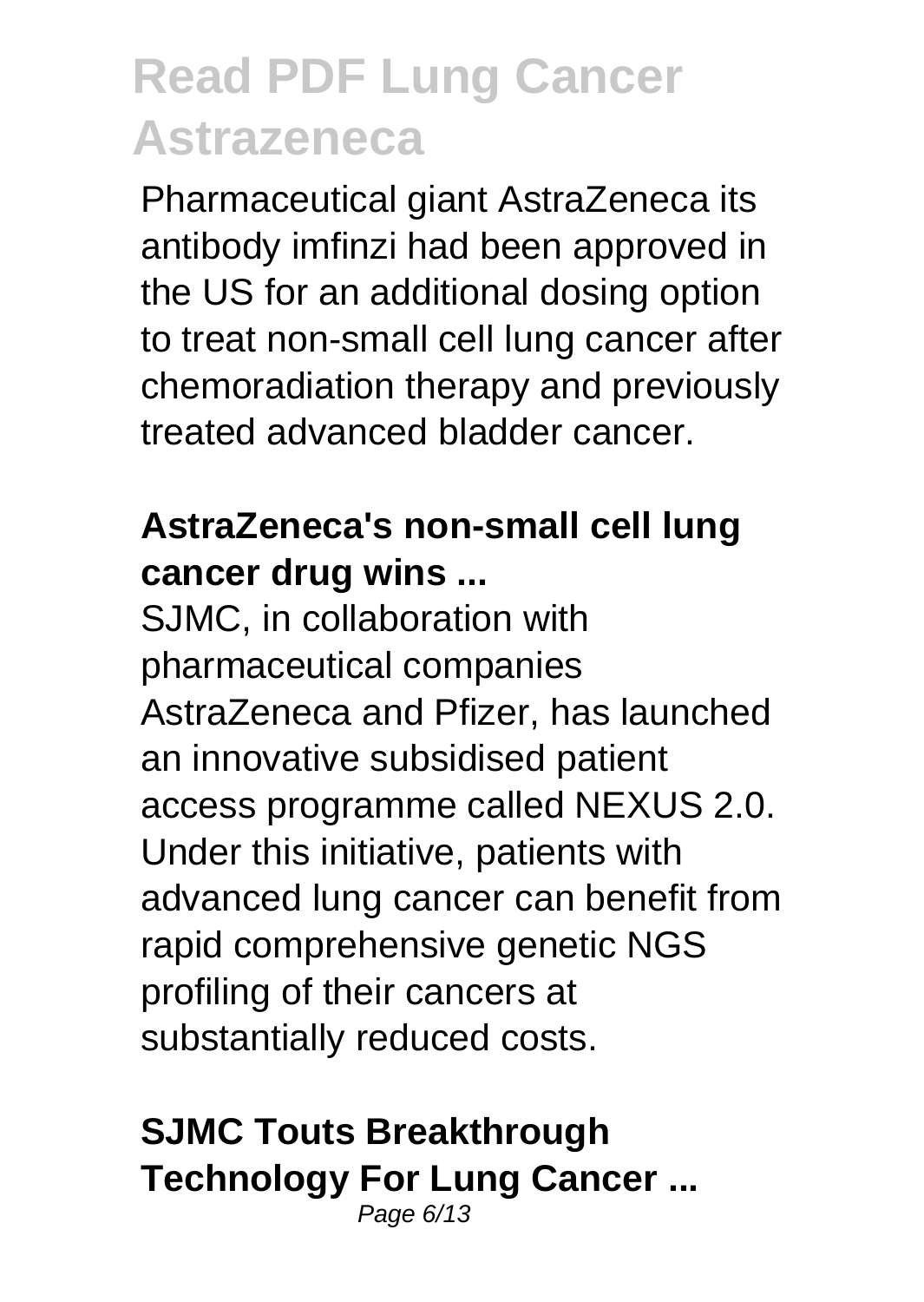Progress for AstraZeneca on cardiovascular, COPD and lung cancer drugs. A number of advances for AstraZeneca's drugs have been confirmed. Forxiga (dapagliflozin) has been recommended for an indication extension of its marketing authorisation in the European Union for the treatment of symptomatic chronic heart failure with reduced ejection fraction in adults with and without type-2 diabetes (T2D).

**Progress for AstraZeneca on cardiovascular, COPD and lung ...** AstraZeneca will collaborate with ArcherDX, a genomic analysis company focused on precision oncology, to use personalised cancer monitoring to detect minimal residual disease (MRD) in patients with earlystage non-small cell lung cancer Page 7/13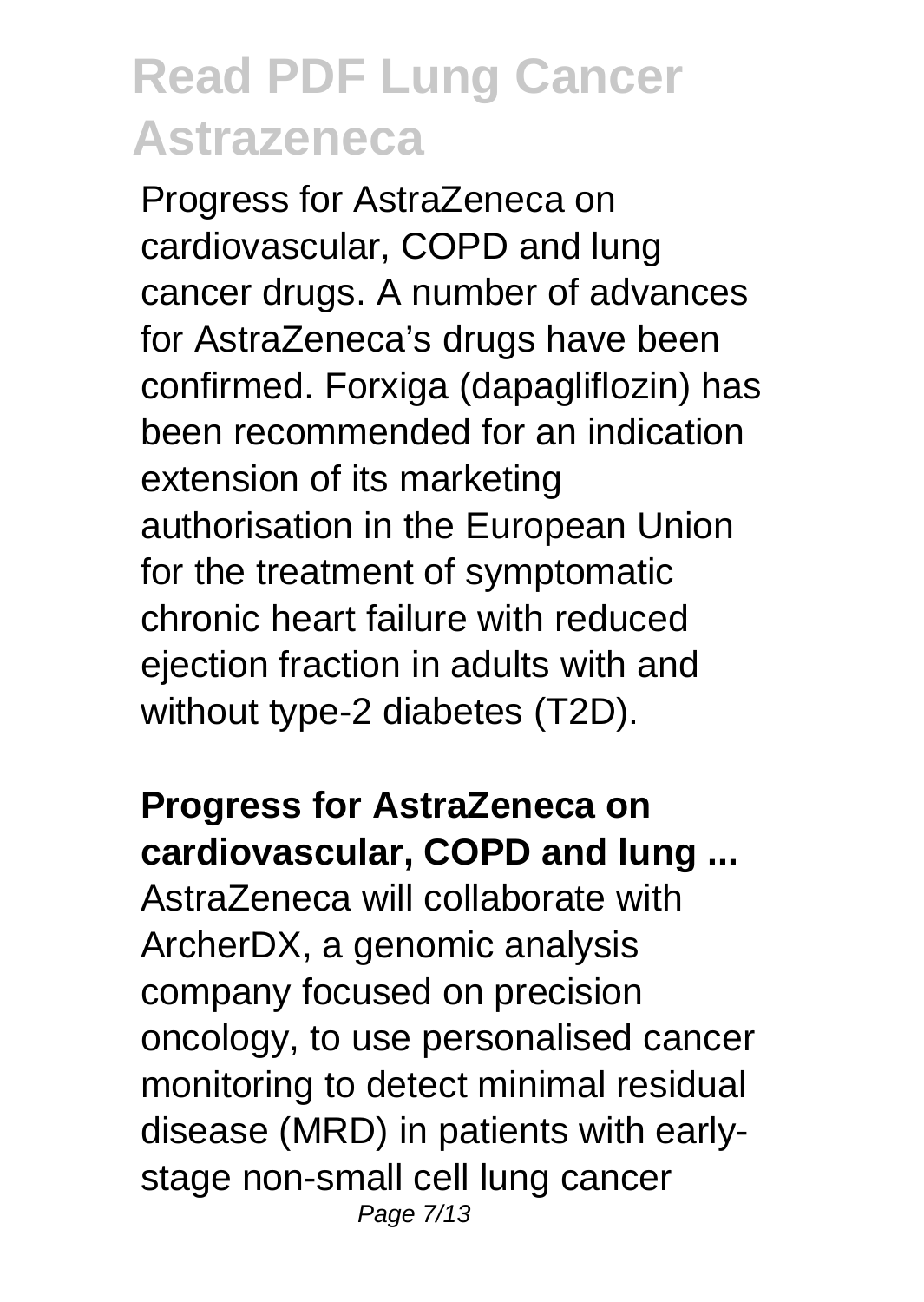(NSCLC). ArcherDX's personalised assay will be used in AstraZeneca's recently launched Phase III MERMAID-1 trial to evaluate the effect of adjuvant treatment with Imfinzi (durvalumab) plus chemotherapy versus chemotherapy alone on disease-free survival (DFS).

#### **AstraZeneca collaborates with ArcherDX to use personalised ...**

AstraZeneca in lung cancer. AstraZeneca has a comprehensive portfolio of approved and potential new medicines in late-stage development for the treatment of different forms of lung cancer spanning different histologies, several stages of disease, lines of therapy and modes of action.

#### **Investegate |AstraZeneca PLC Announcements | AstraZeneca ...**

Page 8/13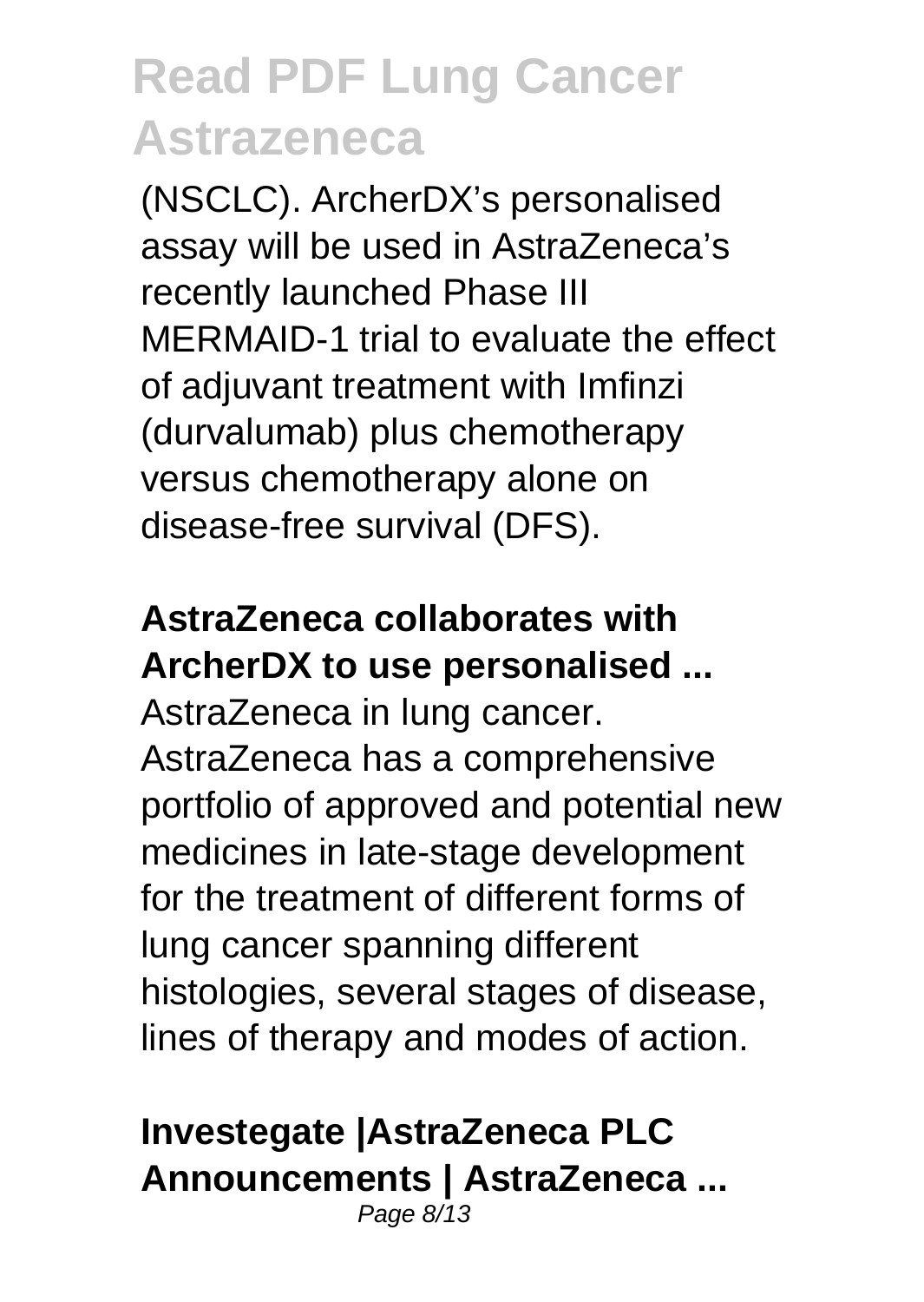Lung cancer is at the forefront of AstraZeneca's research and development focus. Our expanding portfolio aims to provide medicines that can improve outcomes at every stage of the disease. But we know if we are to make meaningful progress for lung cancer patients, we cannot work alone.

#### **Oncology - Our therapy areas - AstraZeneca**

This episode of the pharmaphorum podcast focuses on lung cancer, with AstraZeneca's VP, Global Franchise Head, Tagrisso TDR (Tumour Drivers and Resistance) Patrick Connor explaining why the disease...

#### **AstraZeneca and lung cancer: the pharmaphorum podcast**

Oncology is a strategic priority and Page 9/13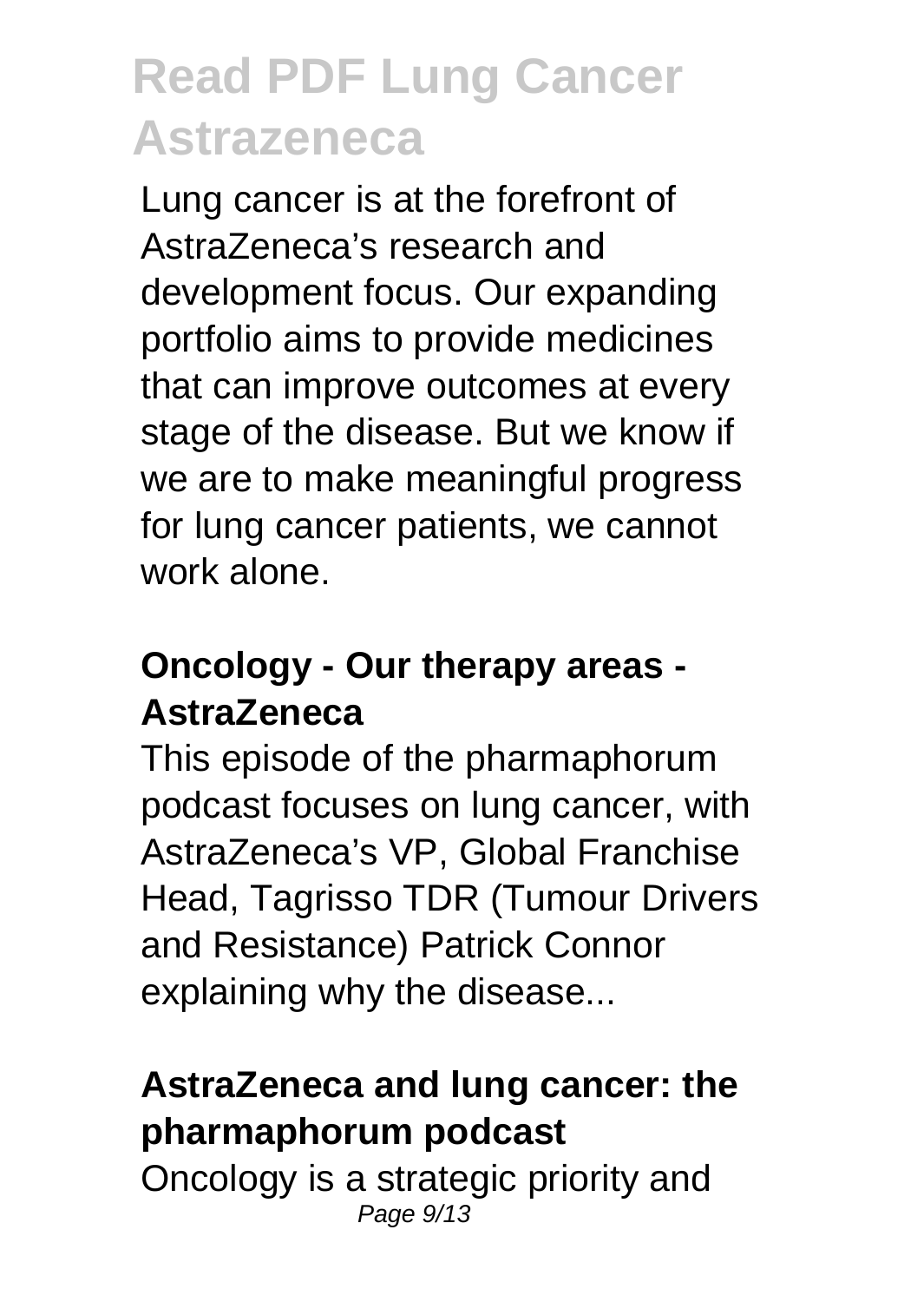rapidly growing business for AstraZeneca. Lung Cancer is our prioritized tumor type where we not only have a strong presence and leadership but where we have bold ambition to leverage the same and drive towards cure for these patients.

#### **Lung Cancer Commercialization Lead at AstraZeneca**

Funding for the Lung-MAP study was provided by the National Cancer Institute and by AbbVie, Amgen, AstraZeneca, Bristol Myers Squibb, Genentech and Pfizer through the Foundation for the National Institutes of Health, in partnership with Friends of Cancer Research.

### **New protocols, precision approaches ahead for lung cancer**

Nov. 23, 2020 -- Pharmaceutical Page 10/13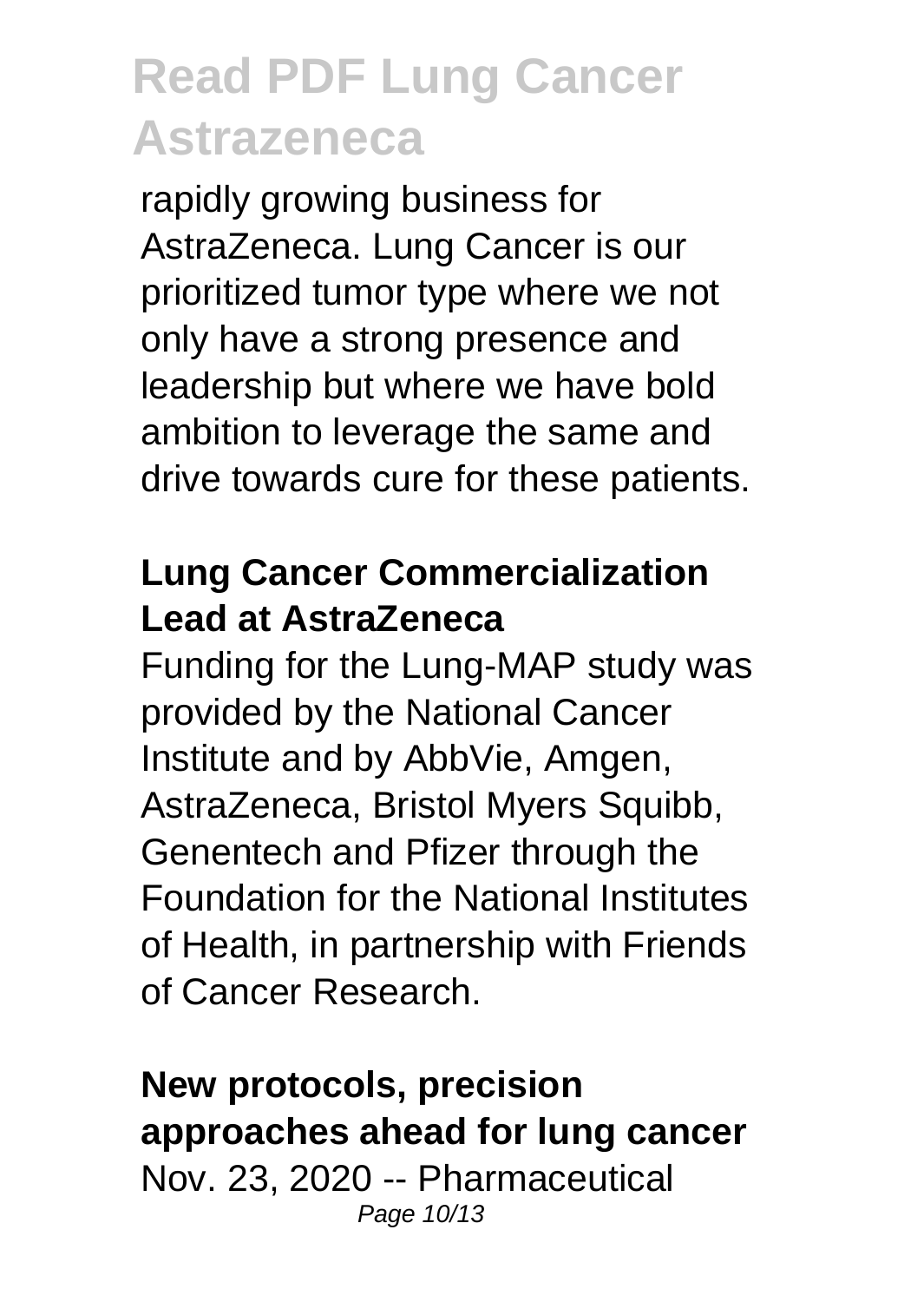company AstraZeneca announced Monday morning that its coronavirus vaccine is on average 70% effective in preventing COVID-19. The news comes after Pfizer and ...

#### **AstraZeneca Says COVID-19 Vaccine 70% Effective**

AstraZeneca in lung cancer AstraZeneca has a comprehensive portfolio of approved and potential new medicines in late-stage development for the treatment of different forms of lung cancer spanning...

#### **AstraZeneca PLC Tagrisso adjuvant lung cancer US Priority ...**

AstraZeneca's Imfinzi (durvalumab) has been approved in the US for an additional dosing option, a 1,500mg fixed dose every four weeks, in the approved indications of unresectable Page 11/13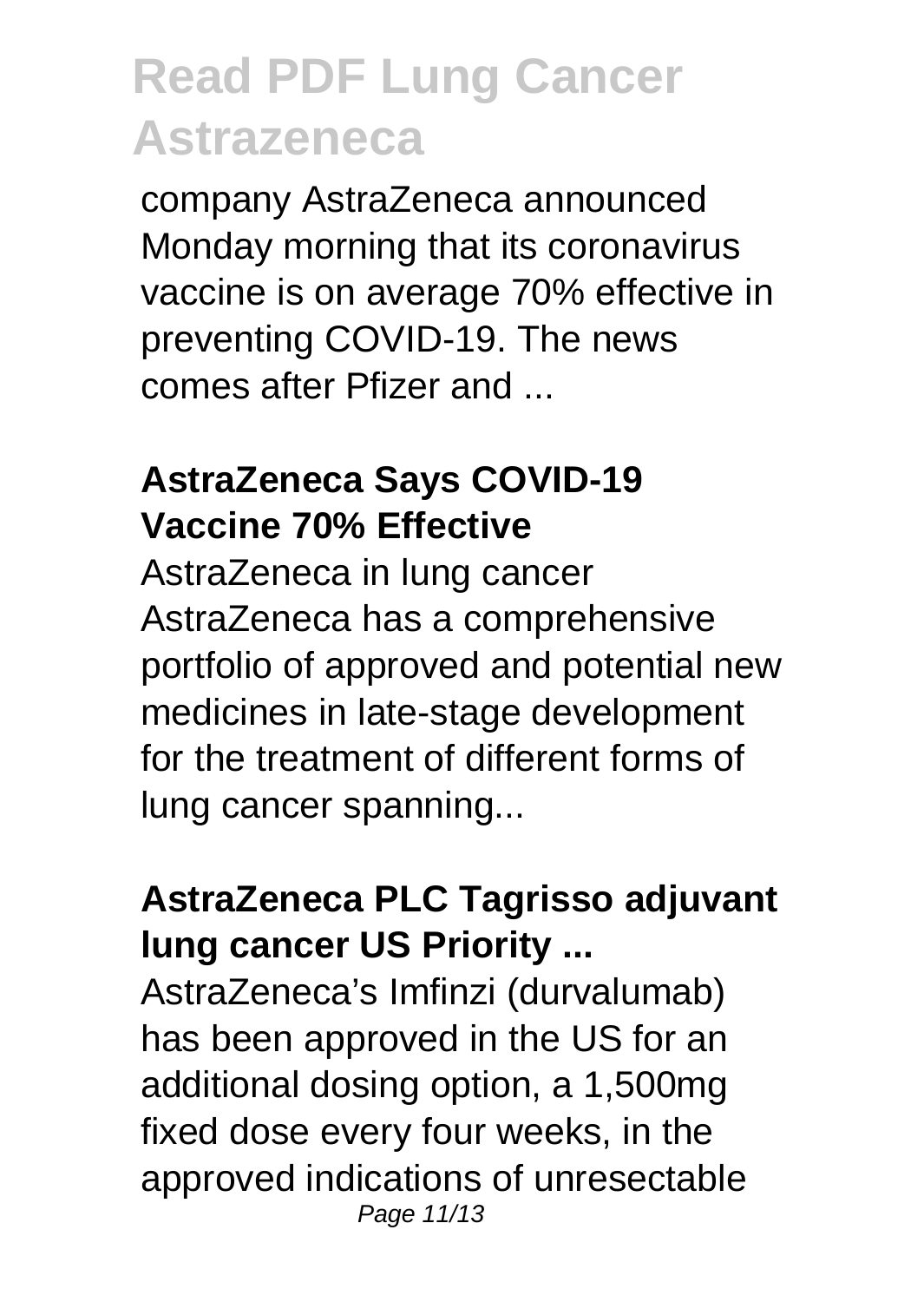Stage III non-small cell lung cancer (NSCLC) after chemoradiation therapy (CRT) and previously treated advanced bladder cancer. This new option is consistent with the approved Imfinzi dosing in extensive-stage small ...

#### **Imfinzi approved in the US for lessfrequent, fixed-dose use**

AstraZeneca announced on Friday that ' ... a 1,500mg fixed dose every four weeks in the approved indications of unresectable stage-3 non-small cell lung cancer after chemoradiation therapy, ...

#### **AstraZeneca gets US approval for additional Imfinzi dosing ...**

Read and watch lung cancer stories from real patients coping with their diagnosis to diet and fitness. Find out Page 12/13